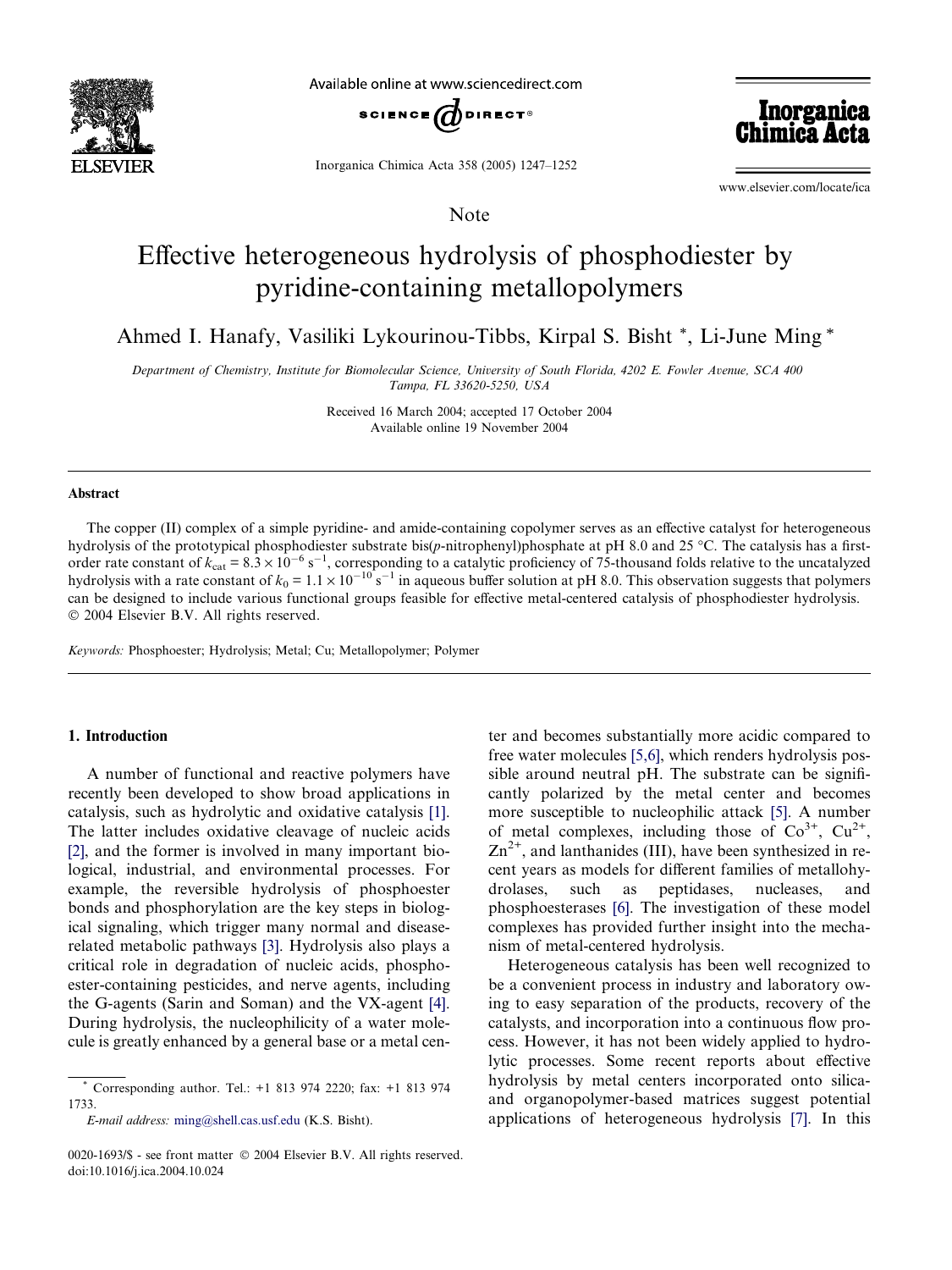communication, we demonstrate that an easily prepared metallopolymer system can perform proficient heterogeneous hydrolysis toward phosphodiester bond, which can thus serve as a functional model system to provide further insight into metal-centered hydrolysis of phosphoesters.

### 2. Experimental

The reagents 2- and 4-vinylpyridine were obtained from Across Organics (Fair Lawn, NJ), acrylamide from BioRad (Richmond, CA), and the buffers HEPES, CAPS and MOPS, sodium acetate, Chelex resin, and bis(p-nitrophenyl) phosphate (BNPP) from Sigma-Aldrich (St Louis, MO). The buffer solutions were treated with Chelex resin to remove any trace amount of metal ions. Copolymers of 4-vinylpyridine (4Vp) and acrylamide (Ac) were prepared according to published procedures [\[8\]](#page-5-0) by mixing different ratios of freshly distilled 4VP and recrystallized Ac and the initiator 2,2'-azoisobutyronitrile (AIBN) in DMF to produce copolymers of different average repeating units (RU) of  $4Vp_x/Ac_y$ . The stoichiometry of the RU of the copolymer was found to vary with the 4Vp/Ac ratio and the amount of AIBN in the reaction mixture. The copolymers were precipitated in ethyl acetate, then filtered and dried in a vacuum oven at 40  $\degree$ C. Copolymers of 2-vinylpyridine (2Vp) and Ac were prepared with the same method as the 4Vp–Ac copolymers. The formation of the polymers was verified with a Bruker ADX250 NMR spectrometer. A total recycle time of  $\sim 10$  s was used for spectrum acquisition to ensure complete relaxation of the <sup>1</sup>H NMR signals.

The hydrolytic activity of the metallopolymer complex was determined by measuring the initial rate of the hydrolysis of BNPP in 1:1 methanol/HEPES buffer of 25 mM at pH 8.0 and 25  $\degree$ C, wherein the increase of the absorption at 405 nm ( $\epsilon$  = 17500 M<sup>-1</sup> cm<sup>-1</sup> due to the hydrolytic product  $p$ -nitrophenolate) with time was obtained on a Varian Cary 3E spectrophotometer. A plot of the formation of the product with respect to time gives the rate.

Upon binding with  $Cu^{2+}$ , the resulting complex precipitates out as blue solid, which is the active catalyst toward phosphodiester hydrolysis. The optimum metal-to-RU stoichiometry for the catalysis was determined by titrating 1.0-mM polymer solution with  $Cu^{2+}$ and checking the resulting heterogeneous solution for activity toward hydrolysis of 1.0-mM BNPP, a prototypical phosphodiester substrate, at pH 8.0 and 25  $^{\circ}$ C.

The stoichiometry of metal complexes can also be conveniently determined by means of the Job plot [\[9\]](#page-5-0), wherein the optical density is monitored under different mole fractions of the metal  $(X_M)$  or the ligand  $(X_L = 1 - X_M)$  with a constant total concentration of the metal and the ligand  $([M] + [L])$ . The mole fractions that exhibit the maximum absorption afford the stoichiometry of the complex. Thus, a maximum at  $X_M = X_L = 0.5$  reflects the formation of a complex of  $X_L$  and a maximum at  $X_M = 0.33$  ( $M_L = 0.67$ ) indicates the formation of a complex of  $ML_2$ .

### 3. Results and discussion

Vinyl pyridine and acrylamide were chosen for the preparation of copolymers that are expected to bind transition metals through the pyridine moiety and form H-bonding using the amide, thus may loosely mimic the active-site environment of various metallo-hydrolytic enzymes [\[5\].](#page-4-0) The formation of the polymers can be verified with <sup>I</sup>H NMR spectra, which exhibit very broad signals of up to  $\sim$ 500 Hz for the polymers and the disappearance of the sharp monomer signals. The broadness of the signals is the consequence of the very slow rotational correlation time of the ''polymer molecules'' and the irregular monomer sequence in the polymers.

Depending on the Vp/Ac ratio and the amount of the initiator in the preparation, copolymers with different amounts of Vp and Ac can be obtained. The use of a molar ratio of  $4Vp:Ac = 1:3$  in the presence of  $1\%$  molar amount of AIBN produced a copolymer with a stoichiometry of  $4Vp_3Ac_1$  for the RU based on the integration of the <sup>1</sup>H NMR signals of the pyridine ring and the amide  $NH<sub>2</sub>$  protons (Fig. 1). The latter signals disappear upon addition of a few drops of  $D_2O$  into the polymer in DMSO. The chemical shifts of the solvent exchangeable NH<sub>2</sub> signals in the copolymer are consistent with those of Ac at 6.4 and 6.9 ppm. The integration gives a 4Vp: Ac ratio of 3:1, with  $4Vp_3Ac_1$  as the average RU for this copolymer. The stoichiometry of  $4Vp_3$ -Ac<sub>1</sub> gives an apparent RU formula mass of 386.5 Da, which was used for the calculation of the mole fractions. The



Fig. 1. The <sup>1</sup>H NMR signals of the pyridine ring and the amide  $NH<sub>2</sub>$ protons of the copolymer in DMSO (top trace) and in DMSO upon addition of a few drops of  $D_2O$ , where the NH<sub>2</sub> signals are wiped out (middle trace). The change can be clearly seen in the difference spectrum which reveals the  $NH<sub>2</sub>$  signals (bottom trace).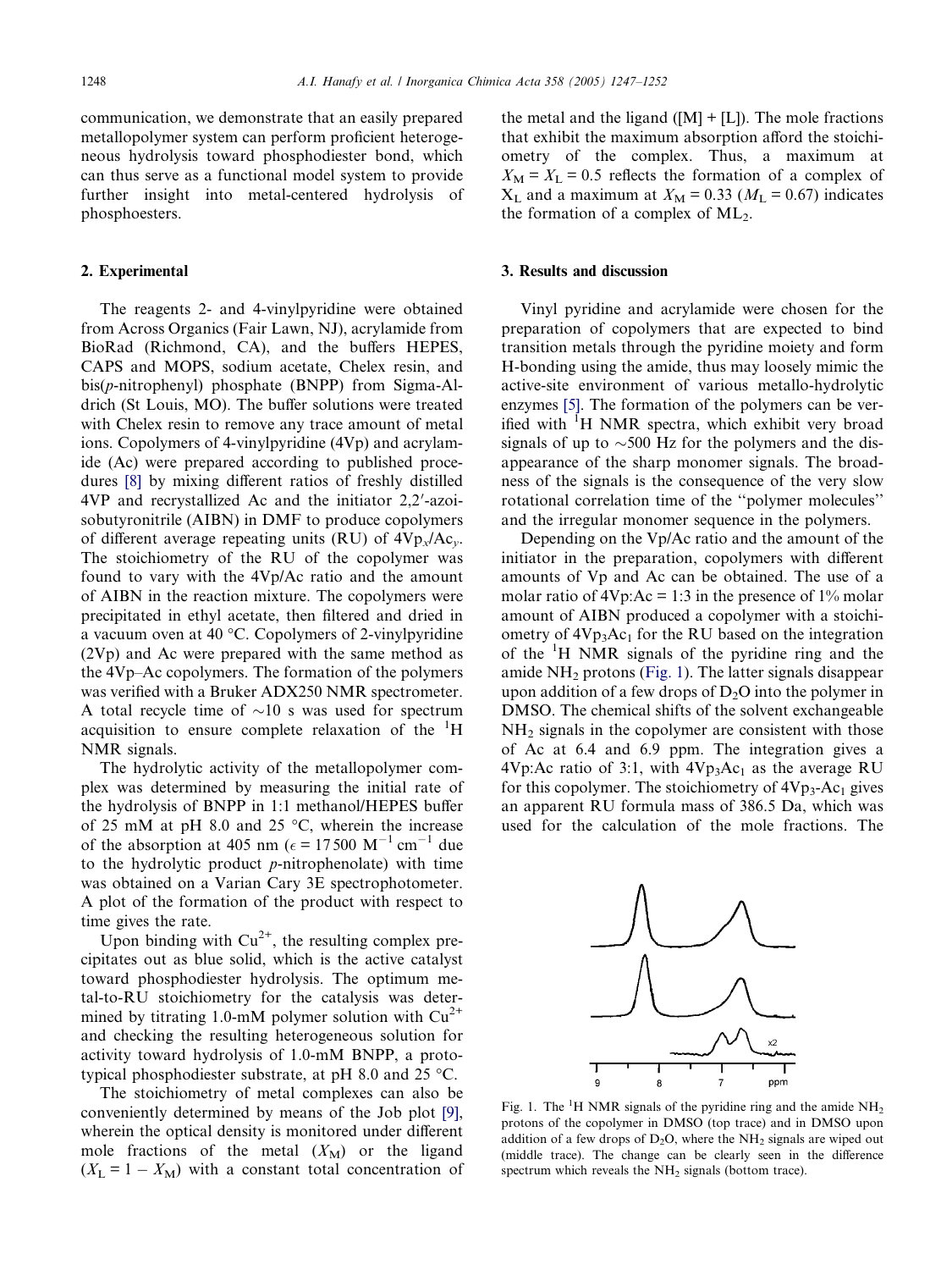A.I. Hanafy et al. / Inorganica Chimica Acta 358 (2005) 1247–1252 1249

<span id="page-2-0"></span>molecular mass of the copolymer prepared herein was estimated to be greater than 30 kDa based on ultrafiltration with a membrane of a molecular-weight-cut-off of 30 kDa.

This copolymer family has been previously determined to bind various metal ions [\[8\]](#page-5-0). We observed a linear increase in hydrolytic activity (discussed later) upon  $Cu<sup>2+</sup>$  addition until one equivalent per RU was added (Fig. 2), indicating a 1:1 stoichiometry of metal binding to each RU necessary for optimum catalysis. To ensure that the activity is due to the insoluble metallopolymer complex, the heterogeneous  $Cu^{2+}-4p_3Ac_1/solvent$  mixture was centrifuged and the solid and the supernatant were evaluated for activity towards hydrolysis of 1.0 mM BNPP. The activity of the supernatant was negligible, while the activity of the solid matched that observed for the initial heterogeneous solution, indicating a heterogeneous catalysis.

To further confirm the metal-to-polymer stoichiometry of the metallo-polymer that exhibits the hydrolytic activity, a Job plot was constructed. Since the  $Cu^{2+}$ complex of the copolymer is not soluble, it is necessary to modify the conventional optical Job plot [\[9\]](#page-5-0) into an "activity Job plot" in which the activity toward the hydrolysis of BNPP instead of the optical density of the complex was determined with respect to the mole fraction of Cu<sup>2+</sup> ( $X_{\text{Cu}}$ ) or polymer RU ( $X_{\text{RU}} = 1 - X_{\text{Cu}}$ ) at a constant  $([Cu^{2+}] + [RU])$  of 2.0 mM. The maximum in the activity Job plot is found at  $X_{\text{Cu}} \sim X_{\text{RU}} \sim 0.5$ , i.e., at  $\text{[Cu}^{2+}\text{]} = \text{[RU]} \sim 1.0 \text{ mM (Fig. 2, inset), indicating}$ that the predominant active species is the metallopolymer with a stoichiometry of  $Cu^{2+}$ :RU = 1:1 which is consistent with the stoichiometry obtained from the titration of  $Cu^{2+}$  to the polymer at a constant [RU] (Fig. 2).

The plot of the initial rate for the hydrolysis of 1.0 mM BNPP by various amounts of the complex in terms



Fig. 2. Titration of  $Cu^{2+}$  into 1.0 mM RU of  $4Vp_3Ac_1$  copolymer, monitored with the activity toward the hydrolysis of 1.0 mM BNPP in 50% methanol solution of 25 mM HEPES at pH 8.0 and 25 °C. Inset shows the "activity Job plot" of  $Cu^{2+}-4Vp_3Ac_1$  in which the initial rate of BNPP hydrolysis (1.0 mM) is plotted against  $X_{\text{Cu}}$  at a constant  $[RU] + [Cu^{2+}]$  of 2.0 mM.

of  $[Cu^{2+}-RU]$  is linear (data points not shown), which affords an observed rate constant  $k_{\text{obs}}$  of  $1.9 \times 10^{-6}$  s<sup>-1</sup> for the rate law, rate =  $k_{obs}$  [Cu<sup>2+</sup>–RU]. The polymer and the metal ion separately did not show noticeable activity under the same conditions and time frame. Although BNPP has been generally acknowledged to be a substrate quite accessible to hydrolysis due to the very good leaving group p-nitrophenol, its auto hydrolytic rate is still *extremely slow* with a rate constant  $k_0$ of  $1.1 \times 10^{-11}$  s<sup>-1</sup> at pH 7.0 and 25°C, [\[10\]](#page-5-0) i.e.,  $1.1 \times 10^{-10}$  s<sup>-1</sup> at pH 8.0, considering OH<sup>-</sup> as the nucleophile, or a similar value of  $3.76 \times 10^{-10}$  s<sup>-1</sup> under the experimental conditions of a mixed solvent. The hydrolysis of BNPP by the  $Cu^{2+}$ -copolymer complex thus shows a significant observed rate enhancement  $(k_{obs}/s)$  $k_0$ ) of 4800–18000 folds with respect to the auto-hydrolysis of BNPP.

In order to establish the rate law for the heterogeneous BNPP hydrolysis by this  $Cu^{2+}$ -polymer complex, the rate is further determined at various BNPP concentrations at 25  $\mathrm{^{\circ}C}$ . To ensure efficient complexation of the metal under all the experimental conditions during the kinetic studies (particularly at high pHs wherein metal ions can easily precipitate out as hydroxides), an excess amount of the polymer  $(RU/Cu^{2+} \sim 2.5$  in terms of equivalent) is added to the reacting solution. The rate with respect to [BNPP] is found to be hyperbolic (Fig. 3), which indicates that the hydrolysis does not follow simple second-order kinetics, but probably a pre-equilibrium kinetics similar to surface catalysis. This kinetics can be described as the binding of the substrate BNPP (S) to the metal center to form an intermediate polymer–Cu(II)–S complex, followed by conversion of the bound substrate to the products (Eq. [1\)](#page-3-0). The rate law for this reaction can be obtained with steady-state approximation and an assumption that the amount of the bound S is much less than that of the free S in solution, which is expressed as Eq. [\(2\),](#page-3-0) in which  $K' = (k_1 + k_{cat})/k_1$  is the virtual dissociation of the bound S. The data can be well fitted to Eq. [\(2\)](#page-3-0) to give a first-order rate constant  $k_{\text{cat}} = 8.3 \times 10^{-6} \text{ s}^{-1}$  (under



Fig. 3. Plot of the initial hydrolytic rate of BNPP by 1.0 mM  $\text{ICu}^{2+}$ -RU] of the  $4Vp_3Ac_1$  copolymer at pH 8.0 and 25 °C. The solid curve is the best fit to a pre-equilibrium rate law  $(Eq. (2))$  $(Eq. (2))$  $(Eq. (2))$ .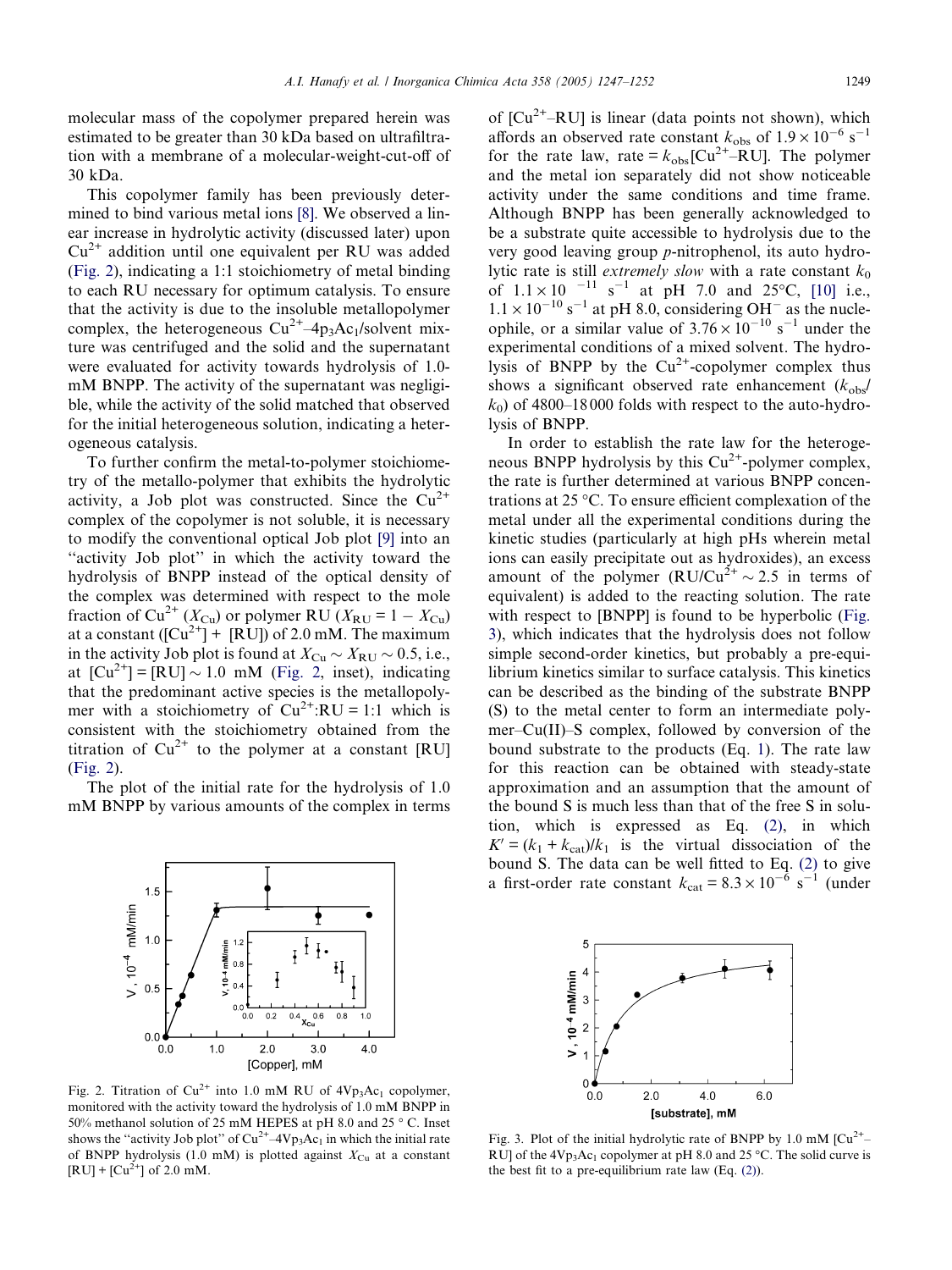<span id="page-3-0"></span>pseudo-first order conditions of high  $[S] \gg K'$ ,  $K' = 1.0$ mM, and a second-order rate constant  $k_{\text{cat}}/$  $K' = 8.3 \times 10^{-3} \text{ M}^{-1} \text{ s}^{-1}$  at low [S]  $\ll K'$  [\(Fig. 3\)](#page-2-0). This good fitting verifies the pre-equilibrium pathway for the catalysis shown in Eq. (1), indicating direct substrate binding with the metallopolymer.

Polymer-Cu(II) + S 
$$
\underset{k_{-1}}{\overset{k_1}{\rightleftharpoons}}
$$
 Polymer-Cu(II)–S  
 $\overset{k_{cat}}{\rightarrow}$ Polymer-Cu(II) + Prod, (1)

$$
rate = \frac{k_{cat}[Polymer-Cu][S]}{K' + [S]}.
$$
 (2)

The hydrolysis of BNPP by the  $Cu^{2+}$ -polymer affords a significant catalytic proficiency [11a]  $k_{cat}/k_0$  of  $7.5 \times 10^4$  (or  $2.0 \times 10^4$ ) folds in terms of the first-order rate constant with respect to the auto-hydrolytic rate constant of the substrate in buffer at pH 8.0 (or in a mixed solvent system under the experimental conditions herein), which represents a decrease of the half-life (ln 2/  $k$ ) of BNPP from 200 years to less than a day, and an enormous second-order catalytic proficiency  $[11b]$  ( $k_{cat}$ - $K_{\rm m}/(k_0/55.5)$  of  $4.1 \times 10^9$  folds. The latter is quite significant, since a large rate enhancement still exists even at very low substrate concentrations of <1.0 mM. The rate constants observed here are comparable or higher than what have recently been reported for a heterogeneous  $Cu^{2+}$  complex of an adenine polymer at pH 8.0  $(k_{\text{cat}} = 1.13 \times 10^{-6} \text{ s}^{-1}, k_{\text{cat}}/K' = 3.04 \times 10^{-5} \text{ M}^{-1} \text{ s}^{-1})$ [7d],  $Cu<sup>2+</sup>$ -triazacyclononane immobilized onto silica surface at pH 7.8 [7b] (a first-order rate constant of about  $6 \times 10^{-7}$  s<sup>-1</sup> estimated from the initial rate of the maximum catalysis, i.e., cycle 7 in [Fig. 2](#page-2-0) of the reference) or immobilized on a polymer  $(0.5-5.2 \times 10^{-6}$  $(s^{-1})$  [7g],  $Cu^{2+}$ -bipyridine linked polymer  $(2.3 \times 10^{-5})$  $(s^{-1})$  [7f], a poly(ethylene glycol)-supported Cu<sup>2+</sup>-triazacyclononane complex at pH  $7.8 \ (6.0 - 9.6 \times 10^{-6} \text{ s}^{-1})$ and  $4.3 - 5.0 \times 10^{-3}$  M<sup>-1</sup> s<sup>-1</sup>) [\[12\]](#page-5-0), and the homogenous  $Cu^{2+}$ -triazocyclononane complex at pH 7.0 (5.0 × 10<sup>-7</sup>)  $(s^{-1})$  [\[13\]](#page-5-0).

The pH is one significant factor in hydrolytic reactions. Base hydrolysis becomes the predominant hydrolytic pathway at high pH, where  $OH^-$  serves as the nucleophile. Consequently, hydrolysis may not take place easily under neutral conditions owing to the low concentration of  $OH^-$  and the much weaker nucleophilicity of water molecule. The presence of a metal center in the active site of metallo-hydrolytic enzymes [\[5\]](#page-4-0) can greatly increase the local concentration of  $OH^-$  in the active site in the form of metal-coordinated  $OH^-$  due to the high Lewis acidity of the metal center. The effect of pH on the hydrolysis of 1.0-mM BNPP by the  $Cu^{2+}$ polymer complex was investigated in the pH range of 4.5–10.0 to reveal the nucleophile (Fig. 4). The data can be fitted to a single-ionization process to reveal an

ionization constant of  $6.70 \pm 0.07$  important for the catalysis. This ionization is attributable to a nucleophilic water coordinated to the  $Cu^{2+}$  in the complex because no other groups are expected to ionize around neutral pH. This value indicates a dramatic enhancement of the deprotonation of water with a  $pK_a$  of 15.74 by about  $10^9$  folds (i.e.,  $10^{[-6.70 - (-15.74)]}$ ) by this Cu<sup>2+</sup>-copolymer complex. The low  $pK_a$  value of the nucleophilic water is consistent with the high Lewis acidity of the  $Cu^{2+}$  center. This result confirms a metal-centered mechanism for the hydrolysis of BNPP by a coordinated hydroxide, but not by free OH<sup>-</sup>. The high hydrolytic rate may also partially be attributed to a high local  $[OH^-]$  at the metalloactive center.

On the basis of the results discussed above, an interaction scheme between the substrate and the  $Cu^{2+}$  active site can be proposed as below. The formation of  $Cu^{2+}$ –  $4Vp_3$ -Ac<sub>1</sub> centers is revealed from stoichiometric metal titration monitored with hydrolytic activity. The binding of the substrate to the metal active-center is demonstrated by the pre-equilibrium kinetics. This binding further polarizes the PO bonds for easier nucleophilic attack. An interaction of the substrate with a proximal amide in the polymer chain may be possible, which polarizes the PO bond even further and may also stabilize the charge on the substrate. The Lewis basicity and nucleophilicity of a coordinated water is significantly enhanced by the metal center and possibly by H-bonding with an amide group on the polymer chain. The significant enhancement in the rate by  $7.5 \times 10^4$  folds reflects a significant decrease of 27.8 kJ/mol in activation free energy, which can be achieved by the involvement of one to two H-bonding interactions at the transition state. The hypothesis that the amide group in this metallopolymer might serve as a general base and/or as a Hbond donor/acceptor during the catalysis to engender the high hydrolytic activity will be verified in future



Fig. 4. The pH dependence of the initial rate for the hydrolysis of 1.0 mM BNPP by  $Cu^{2+}$ -polymer complex (1.0 mM  $[Cu^{2+}]$ ) in the presence of excess amount of the polymer to prevent metal hydroxide precipitation at high pHs. The data are fitted to a single-ionization process according to the equation  $V = V_{\text{limit}}/1 + ([H^+]/K_a)$  in which  $V_{\text{limit}}$  is the rate for the deprotonated active species and  $K_a$  the ionization constant.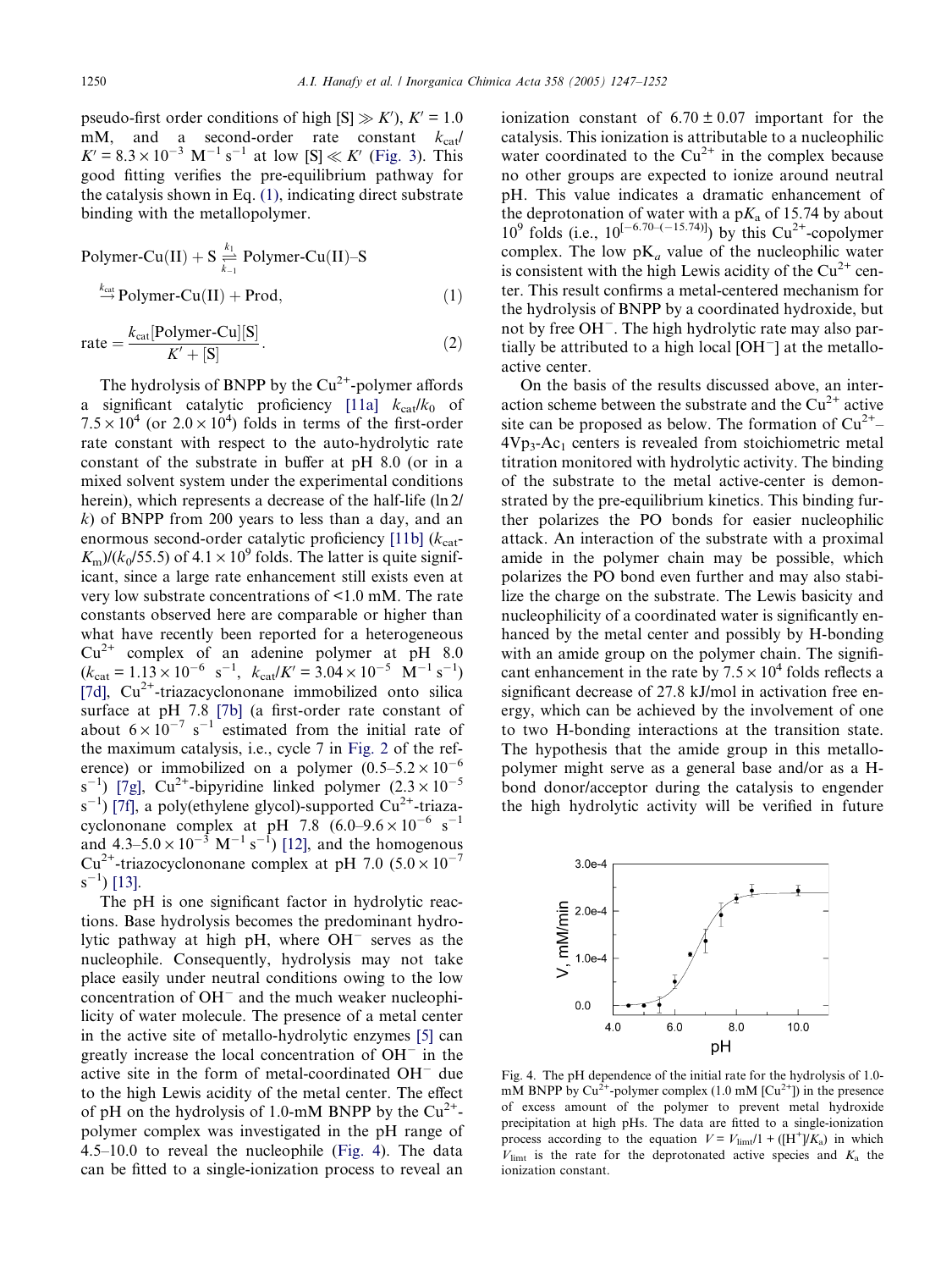<span id="page-4-0"></span>studies of metallopolymers possessing different functional groups.  $<sup>1</sup>$ </sup>



To provide further information about the design of catalytic metallopolymers, copolymers of 2VP and Ac (2VpAc) were also prepared with the same procedures for the preparation of 4VpAc. It is noteworthy that a  $Cu^{2+}-2VpAc$  complex shows 100 times lower activity compared to the  $Cu^{2+}-4VpAc$  complex under the same conditions. Currently, work is under way to further investigate the specific factors that are responsible for the significant activity of the  $Cu^{2+}-4VpAc$  metallopolymer toward phosphodiester hydrolysis.

To demonstrate that the  $Cu^{2+}-4VpAc$  complex is not only efficient but also reusable due to its heterogeneous nature, the complex was recovered by centrifugation, washed repeatedly with buffer and methanol, and added to freshly prepared solutions of BNPP at 1.0–4.0 mM. It was found that the recycled  $Cu^{2+}-4VpAc$  was able to continuously catalyze the hydrolysis of BNPP concentrations even up to eight times with considerable activities. Owing to the powdery texture of the metallopolymer, it can be recovered to  $\sim80\%$  of the original mass after four cycles which accounts for the loss of  $\sim$ 20% activity. Future design of the polymer texture, such as cross linkage and/or beaded and porous structure, is expected to enhance the reusability of the metallopolymer.

## 4. Concluding remarks

 $Cu<sup>2+</sup>$  is unique among first-row transition metal ions in hydrolytic chemistry, wherein it can activate a few hydrolases (including serralysin [\[14\]](#page-5-0) and astacin [\[15\]](#page-5-0)) to a great extent while show negligible activation toward some other hydrolases such as carboxypeptidase A and carbonic anhydrase [\[16\].](#page-5-0) To gain further understanding of metal-centered hydrolysis and design more effective

hydrolytic catalysts, it is essential to solve the puzzle about why and why not  $Cu^{2+}$  can activate these enzyme systems for hydrolysis. We present in this communication the investigation of the  $Cu^{2+}$  complex of a simple pyridine- and amide-containing copolymer family that exhibits a significant activity toward phosphodiester hydrolysis, which provides another model system for further investigation of  $Cu^{2+}$  -centered hydrolytic chemistry. The simplicity in the preparation of this 4VpAc copolymer and the high hydrolytic activity of its  $Cu^{2+}$ complex suggest potential application of this family of metallopolymers in hydrolytic chemistry. Moreover, since  $Cu^{2+}$  is a redox-active ion,  $Cu^{2+}$ -polymer systems may also serve as oxidative catalysts for further investigation of Cu-centered oxidation and oxygenation chemistry.<sup>2</sup>

### Acknowledgements

This research on hydrolytic chemistry of phosphoesters is partially supported by the Petroleum Research Funds administrated by the American Chemical Society (ACS-PRF #35313AC3). A.I.H acknowledges the Egyptian Government for a scholarship to perform research overseas. Aswini Komarla, Anupama Kotha, Kara Brown and Jane Zhu from the USF Summer Program for High School Students are acknowledged for their contribution to the preliminary studies.

#### References

- [1] J. Suh, Acc. Chem. Res. 36 (2003) 562–570.
- [2] (a) Z.-F. Tao, C.J. Leitheiser, K.L. Smith, K.L. Hashimoto, S.M. Hecht, Bioconjugate Chem. 13 (2002) 426–434; (b) C. Madhavaiah, S.G. Srivatsan, S. Verma, Catal. Commun. (2003) 237–241.
- [3] M. Paetzel, A. Karla, N. Strynadka, R.E. Dalbey, Chem. Rev. 102 (2002) 4549–4579.
- [4] Y. Yang, Acc. Chem. Res. 32 (1999) 109-115.
- [5] W.N. Lipscomb, N. Sträter, Chem. Rev. 96 (1996) 2375-2433.
- [6] (a) E. Kimura, T. Koike, Adv. Inorg. Chem. 44 (1997) 229–261; (b) E. Kimura, Prog. Inorg. Chem. 41 (1994) 443–491; (c) E.L. Hegg, J.N. Burstyn, Coord. Chem. Rev. 173 (1998) 133– 165;
	- (d) A. Blasko, T.C. Bruice, Acc. Chem. Res. 32 (1999) 475–484;
	- (e) H. Vahremkamp, Acc. Chem. Res. 32 (1999) 589–596.
- [7] (a) F.M. Menger, T.J. Tsuno, Am. Chem. Soc. 111 (1989) 4903– 4907;
	- (b) B.R. Bodsgard, J.N. Burstyn, Chem. Commun. (2001) 647–  $648$
	- (c) Q. Lu, A. Singh, J.R. Deschamps, E.L. Chang, Inorg. Chem. Acta 309 (2000) 82–90;

Preliminary studies on the  $Cu^{2+}$  complex of a methylacrylate-4Vp copolymer show a significant decrease in the hydrolytic activity toward BNPP hydrolysis.

<sup>&</sup>lt;sup>2</sup> Preliminary results show that the  $Cu^{2+}$ -copolymer complex in this study can activate hydrogen peroxide for oxidation of a phenol substrate and for oxidative DNA cleavage. Further investigation is in progress.